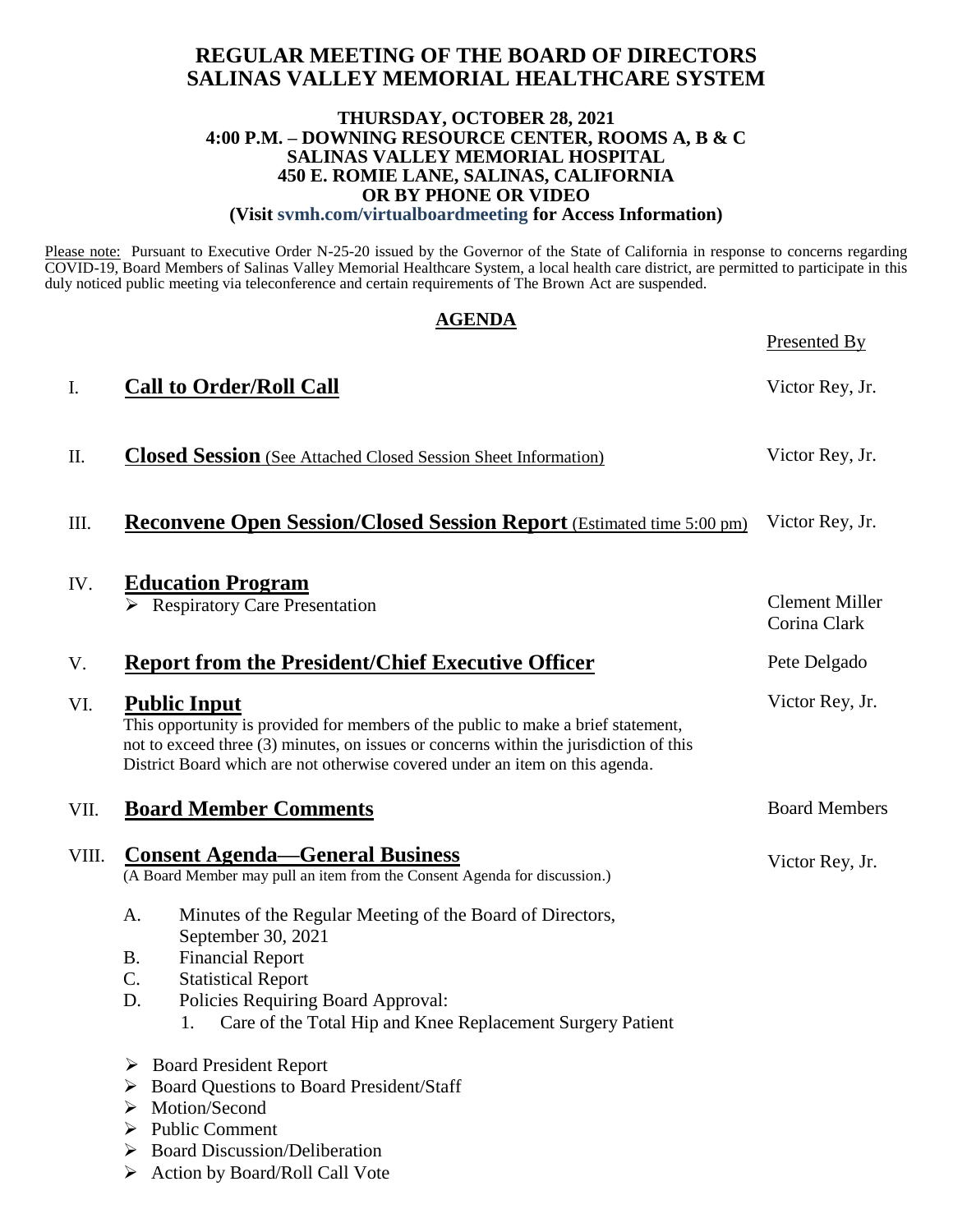# IX. **Reports on Standing and Special Committees**

## A. **Quality and Efficient Practices Committee** Minutes from the October 25, 2021 Quality and Efficient Practices Committee meeting have been provided to the Board. Additional Report from Committee Chair, if any. Juan Cabrera B. **Finance Committee** Minutes from the October 25, 2021 Finance Committee meeting have been provided to the Board. One proposed recommendation has been made to the Board. 1. **Recommend Board approval for Limited Partnership Interest Sale and Purchase Agreement of Vantage Surgery Center, L.P. by and between STM, LLC. and Salinas Valley Memorial Healthcare System**  $\triangleright$  Committee Chair Report  $\triangleright$  Board Questions to Committee Chair/Staff > Motion/Second  $\triangleright$  Public Comment  $\triangleright$  Board Discussion/Deliberation  $\triangleright$  Action by Board/Roll Call Vote Richard Turner

### C. **Personnel, Pension and Investment Committee**

Minutes from the October 26, 2021 Personnel, Pension and Investment Committee meeting have been provided to the Board. One proposed recommendation has been made to the Board.

- 1. **Recommend Board Approval of (i) the Findings Supporting Recruitment of Miguel Dorantes, MD (ii) the Contract Terms for Dr. Dorantes' Recruitment Agreement, and (iii) the Contract Terms for Dr. Dorantes' Family Medicine Professional Services Agreement**
	- **►** Committee Chair Report
	- ▶ Board Questions to Committee Chair/Staff
	- > Motion/Second
	- $\triangleright$  Public Comment
	- $\triangleright$  Board Discussion/Deliberation
	- ▶ Action by Board/Roll Call Vote

### D. **Transformation, Strategic Planning and Governance Committee**

Minutes from the October 27, 2021 Transformation, Strategic Planning and Governance Committee meeting have been provided to the Board. One proposed recommendation has been made to the Board.

Joel Hernandez Laguna

Regina M. Gage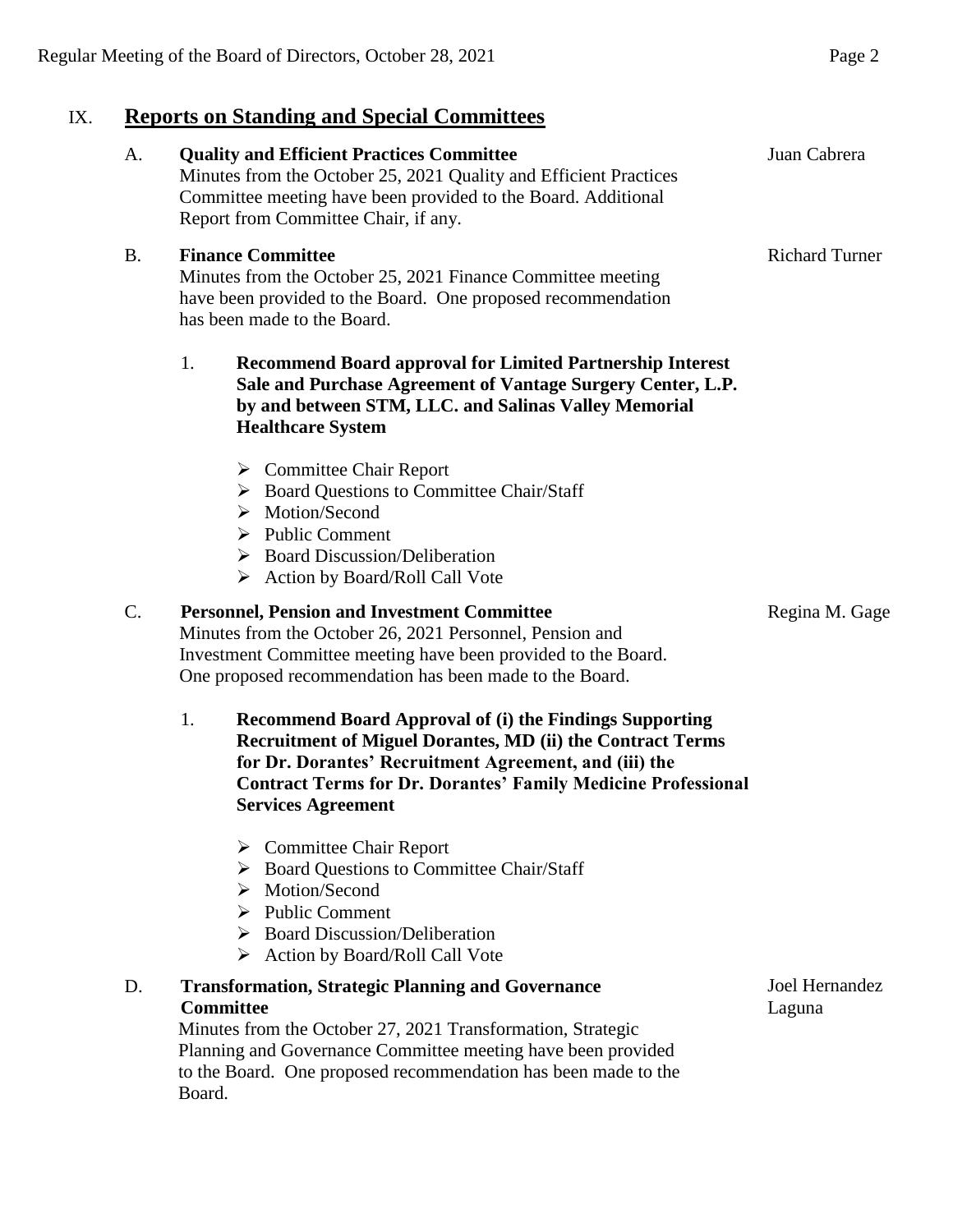### 1. **Recommend Board Approval of Appointment of Subject Matter Expert to Personnel, Pension and Investment Committee**

- **►** Committee Chair Report
- ▶ Board Questions to Committee Chair/Staff
- > Motion/Second
- $\triangleright$  Public Comment
- ▶ Board Discussion/Deliberation
- $\triangleright$  Action by Board/Roll Call Vote

## X. **Consider Resolution No. 2021-04 In Support of California Governor's Office of Emergency Services Subrecipient Grant Award to Salinas Valley Memorial Healthcare System and Authorizing SVMHS Executives to Execute Grant Award Documents**

- $\triangleright$  Report by District Legal Counsel
- Board/Questions to District Legal Counsel/Staff
- > Motion/Second
- $\triangleright$  Public Comment
- $\triangleright$  Board Discussion/Deliberation
- $\triangleright$  Action by Board/Roll Call Vote

#### XI. **Consider Resolution No. 2021-05 Proclaiming a Local Emergency, Ratifying the Proclamation of a State of Emergency by Governor's State of Emergency Declaration on March 4, 2020, and Authorizing Remote Teleconference Meetings for the Period October 28 through November 26, 2021** District Legal Counsel

- $\triangleright$  Report by District Legal Counsel
- ▶ Board/Questions to District Legal Counsel/Staff
- > Motion/Second
- $\triangleright$  Public Comment
- $\triangleright$  Board Discussion/Deliberation
- $\triangleright$  Action by Board/Roll Call Vote

## XII. **Report on Behalf of the Medical Executive Committee (MEC) Meeting of October 14, 2021, and Recommendations for Board Approval of the following:**

- A. From the Credentials Committee:
	- 1. Credentials Committee Report
- B. From the Interdisciplinary Practice Committee:
	- 1. Interdisciplinary Practice Committee Report
- Chief of Staff Report
- ▶ Board Questions to Chief of Staff
- > Motion/Second
- $\triangleright$  Public Comment
- $\triangleright$  Board Discussion/Deliberation
- $\triangleright$  Action by Board/Roll Call Vote

District Legal Counsel

Theodore Kaczmar, Jr., M.D.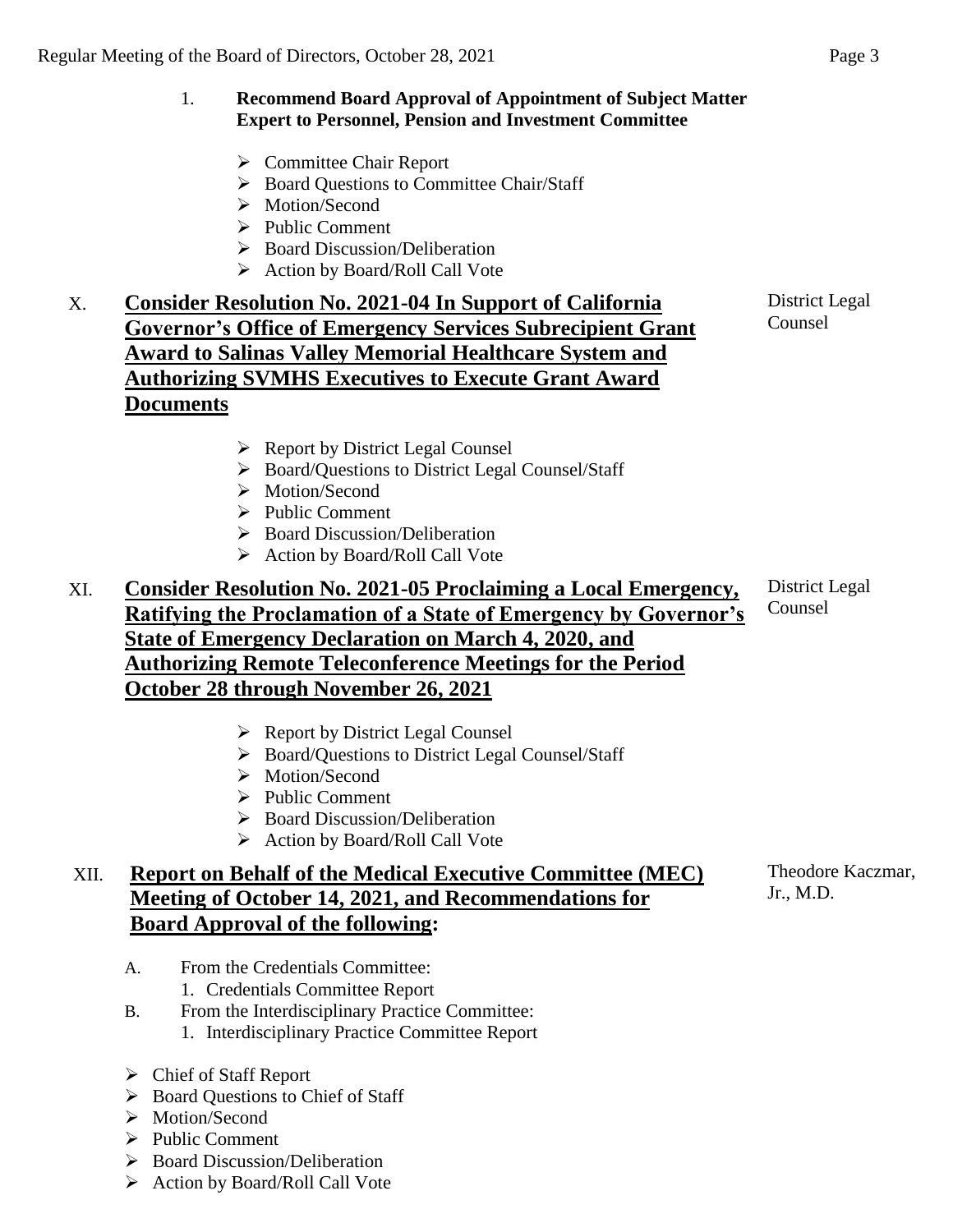- XIII. **Extended Closed Session** (if necessary) (See Attached Closed Session Sheet Information)
- XIV. **Adjournment** The next Regular Meeting of the Board of Directors is scheduled for **Thursday, November 18, 2021, at 4:00 p.m.**

The complete Board packet including subsequently distributed materials and presentations is available at the Board Meeting and in the Human Resources Department of the District. All items appearing on the agenda are subject to action by the Board. Staff and Committee recommendations are subject to change by the Board.

Notes: Requests for a disability related modification or accommodation, including auxiliary aids or services, in order to attend or participate in a meeting should be made to the Executive Assistant during regular business hours at 831-755-0741. Notification received 48 hours before the meeting will enable the District to make reasonable accommodations.

Victor Rey, Jr.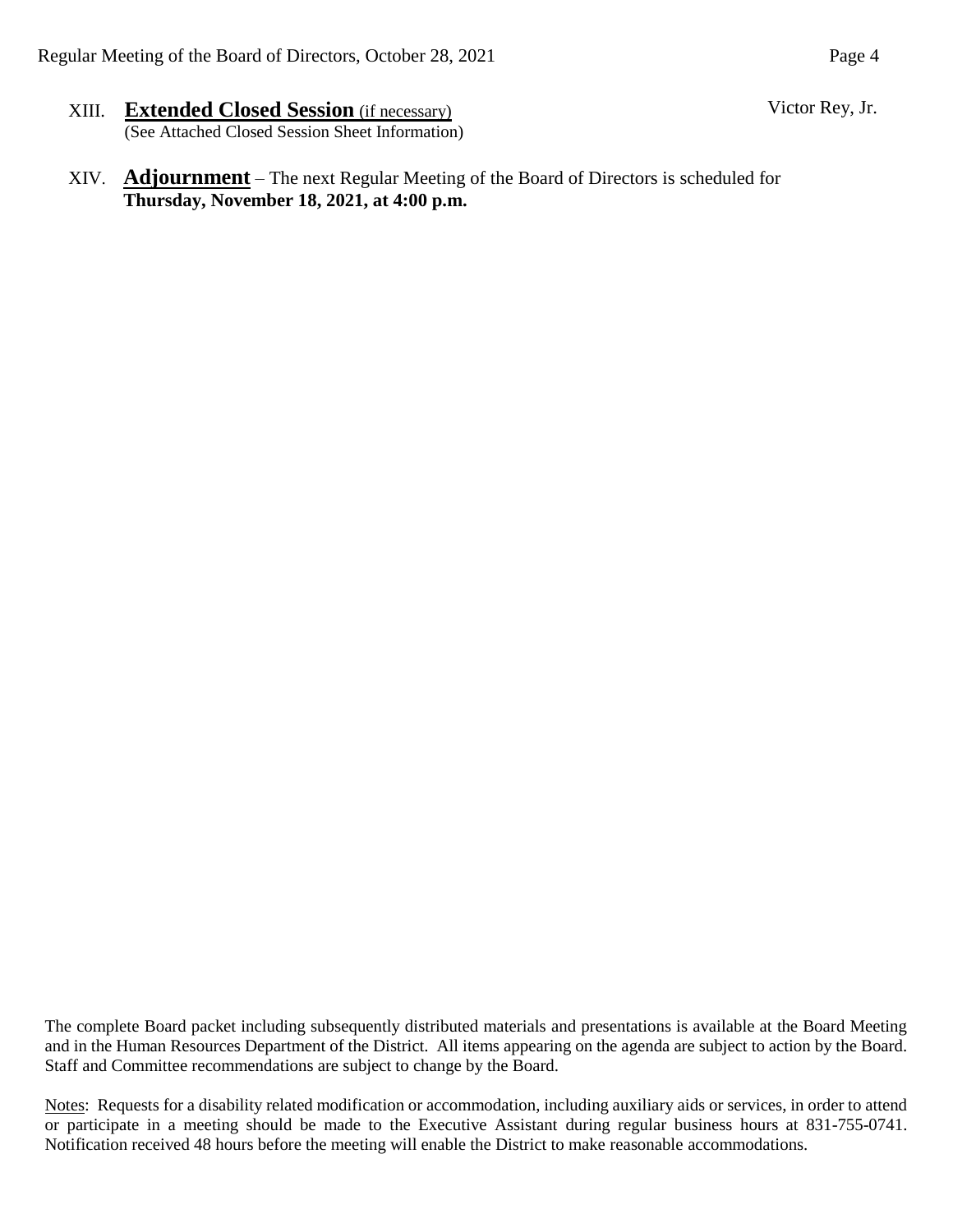### **SALINAS VALLEY MEMORIAL HEALTHCARE SYSTEM BOARD OF DIRECTORS AGENDA FOR CLOSED SESSION**

Pursuant to California Government Code Section 54954.2 and 54954.5, the board agenda may describe closed session agenda items as provided below. No legislative body or elected official shall be in violation of Section 54954.2 or 54956 if the closed session items are described in substantial compliance with Section 54954.5 of the Government Code.

## **CLOSED SESSION AGENDA ITEMS**

### **[ ] LICENSE/PERMIT DETERMINATION** (Government Code §54956.7) **Applicant(s)**: (Specify number of applicants)

### **[ ] CONFERENCE WITH REAL PROPERTY NEGOTIATORS** (Government Code §54956.8)

**Property:** (Specify street address, or if no street address, the parcel number or other unique reference, of the real property under negotiation): **Agency negotiator:** (Specify names of negotiators attending the closed session):

**Negotiating parties**: (Specify name of party (not agent): **Under negotiation:** (Specify whether instruction to negotiator will concern price, terms of payment, or both):

# **[ ] CONFERENCE WITH LEGAL COUNSEL-EXISTING LITIGATION**

 $\overline{(Government Code \$ \$54956.9(d)(1))

**Name of case:** (Specify by reference to claimant's name, names of parties, case or claim numbers):

**Case name unspecified:** (Specify whether disclosure would jeopardize service of process or existing settlement negotiations):

### **[ ] CONFERENCE WITH LEGAL COUNSEL-ANTICIPATED LITIGATION** (Government Code §54956.9)

Significant exposure to litigation pursuant to Section 54956.9(d)(2) or (3) (Number of potential cases):

Additional information required pursuant to Section 54956.9(e):

Initiation of litigation pursuant to Section 54956.9(d)(4) (Number of potential cases):

### **[ ] LIABILITY CLAIMS**

(Government Code §54956.95)

**Claimant:** (Specify name unless unspecified pursuant to Section 54961):

**Agency claimed against**: (Specify name):

 $\overline{\phantom{a}}$ , or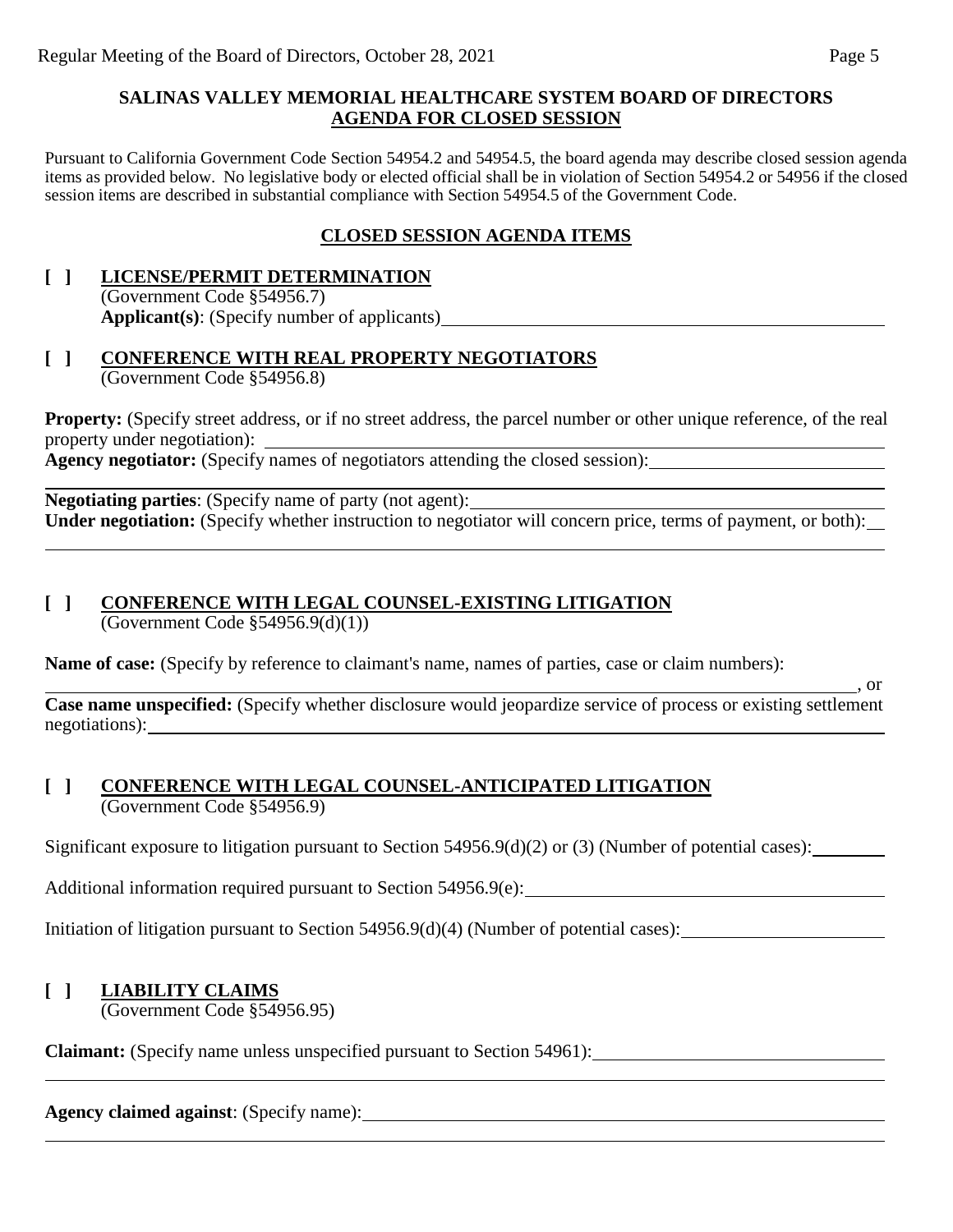# **[ ] THREAT TO PUBLIC SERVICES OR FACILITIES**

(Government Code §54957)

**Consultation with**: (Specify name of law enforcement agency and title of officer):

## **[ ] PUBLIC EMPLOYEE APPOINTMENT**

(Government Code §54957)

**Title**: (Specify description of position to be filled):

## **[ ] PUBLIC EMPLOYMENT**

(Government Code §54957)

**Title:** (Specify description of position to be filled):

## **[ ] PUBLIC EMPLOYEE PERFORMANCE EVALUATION**

(Government Code §54957)

**Title:** (Specify position title of employee being reviewed):

## **[ ] PUBLIC EMPLOYEE DISCIPLINE/DISMISSAL/RELEASE**

(Government Code §54957) (No additional information is required in connection with a closed session to consider discipline, dismissal, or release of a public employee. Discipline includes potential reduction of compensation.)

## **[ X ] CONFERENCE WITH LABOR NEGOTIATOR**

(Government Code §54957.6)

**Agency designated representative:** (Specify name of designated representatives attending the closed session): Pete Delgado

**Employee organization**: (Specify name of organization representing employee or employees in question): National Union of Healthcare Workers, California Nurses Association, Local 39, ESC Local 20, or

**Unrepresented employee**: (Specify position title of unrepresented employee who is the subject of the negotiations):

## **[ ] CASE REVIEW/PLANNING**

(Government Code §54957.8)

(No additional information is required to consider case review or planning.)